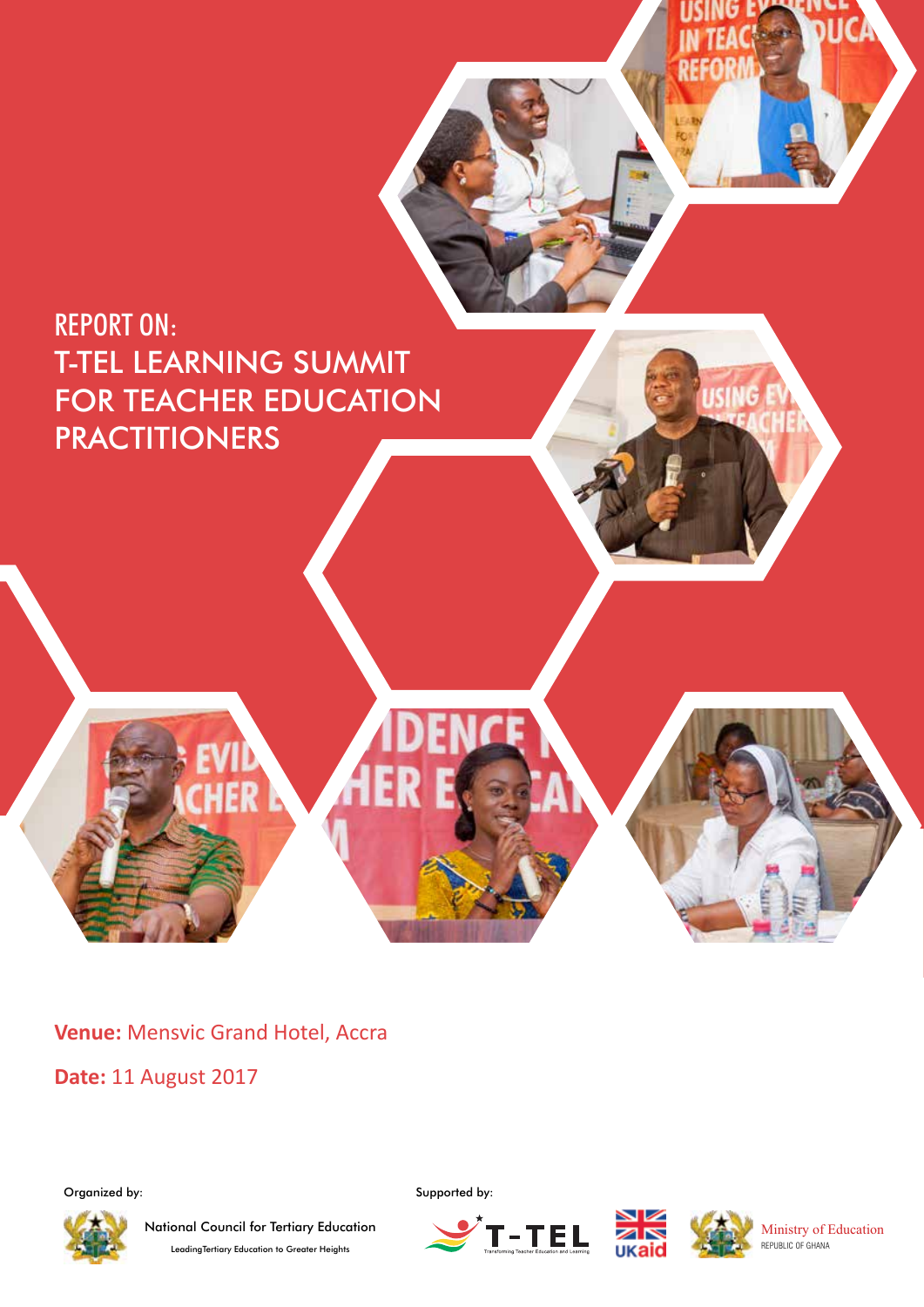## Summary of decisions by Summit patrticipants

- **→** Colleges of Education and MoE should intensify their efforts towards adopting student-focused instruction.
- **→** School inspection routines need to be reformed accordingly by GES, to become more supportive of these methods.
- **→** NCTE will intensify efforts at addressing constraints to College effectiveness, particularly in the areas of financing and staffing.
- **→** NTC pledged to accelerate efforts towards making teacher licensing more proficiencydriven, in line with the new curriculum framework.
- **→** MoE should lead an effort to restore dignity and status to the teaching profession and to make it more attractive.
- **→** MoE and NCTE should reflect on how College principals are appointed and supported to develop their leadership abilities.
- **→** MoE must accelerate measures to make the teacher education curriculum more practical.
- **→** MoE should take steps to ensure that Student Teachers are better informed about the curriculum reform process.
- Colleges ought to take steps to ensure that teacher assessment routines prioritise Teaching Practice and mentorship more seriously.
- **→** NCTE will spearhead the formulation of a blueprint for ICT development, in collaboration with NITA.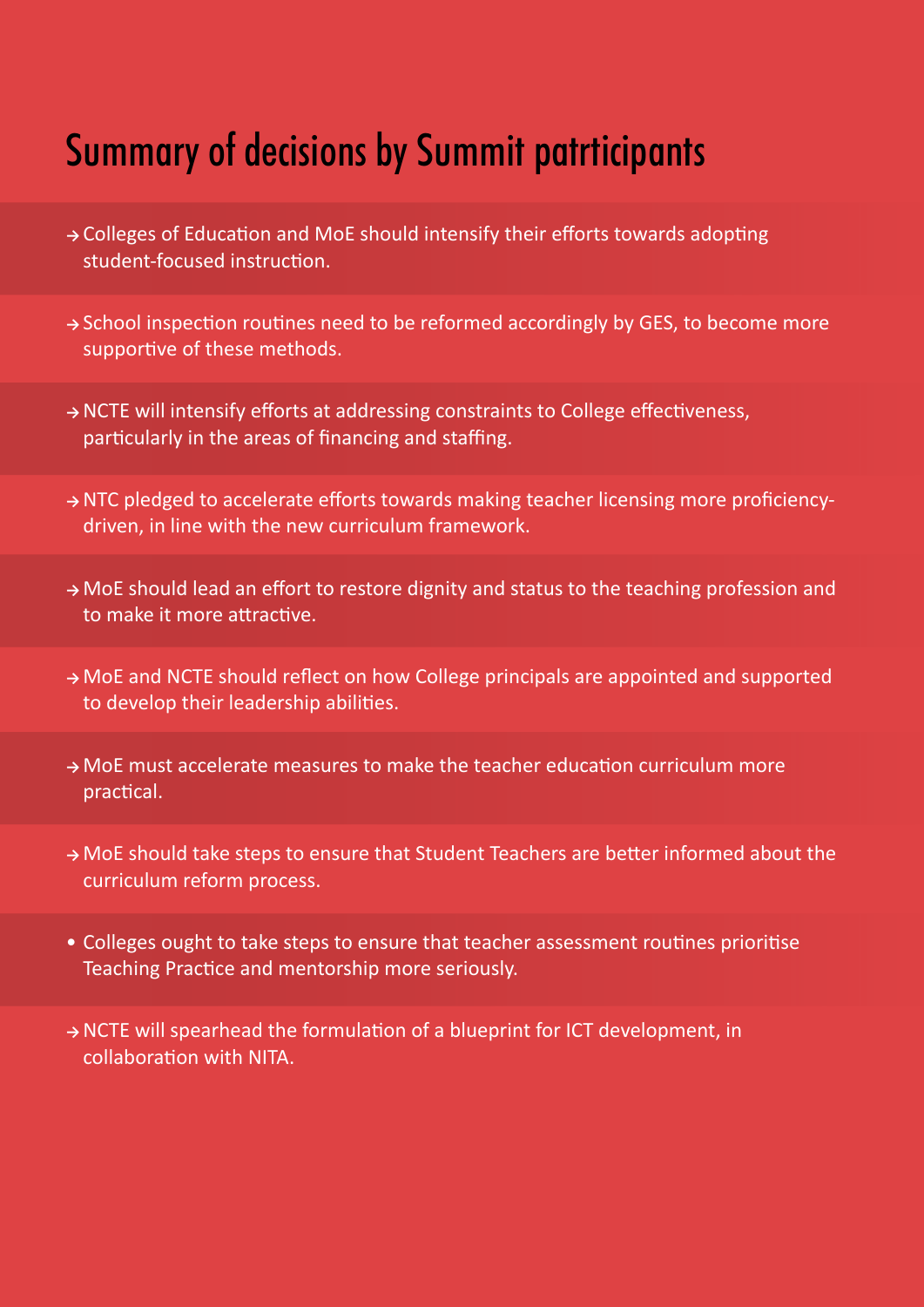## **Introduction**

Transforming Teacher Education and Learning (T-TEL) is a four-year (2015-18) Government of Ghana programme funded by UK aid. It was designed **to transform the delivery of Pre-service Teacher education in Ghana by improving the quality of teaching and learning through support to all 40 public Colleges of Education.** The programme was designed specifically to respond to four key elements:

- Passage of the Education Act in 2008 (Act 778), and the creation of the National Teaching Council to regulate and license the teaching profession
- Introduction of the Pre-Tertiary Teacher Development and Management Policy in 2012 to streamline career progression of teachers based on established standards and competencies
- Passage of the Colleges of Education Act in 2012 (Act 847) to upgrade Colleges of Education into tertiary institutions
- Persistent under achievement of basic education system in Ghana

The T-TEL has been implemented through strong collaboration and partnership with national institutions relevant to teacher education in Ghana.

After two years of programme implementation, some 150 education sector stakeholders converged in a one-day learning forum at the Mensvic Grand Hotel to share key findings emerging from the programme, and to explore opportunities for taking that evidence forward in their institutions as well as in the wider teacher education policy arena.

Inspired by a speech given by the Minister for Education, Honourable Dr Matthew Opoku Prempeh, participants agreed that the success of the *"Learning Summit"* would depend on whether they acted upon the evidence and dialogue generated during the day.

The Summit's participants heard seven presentations which sought to communicate evidence on what is working thus far in T-TEL's and other interventions, while identifying some tensions and hurdles that have constrained progress towards T-TEL's goals. The highlights of these presentations, along with the implications for action generated during subsequent panel and group discussions, are reported below.

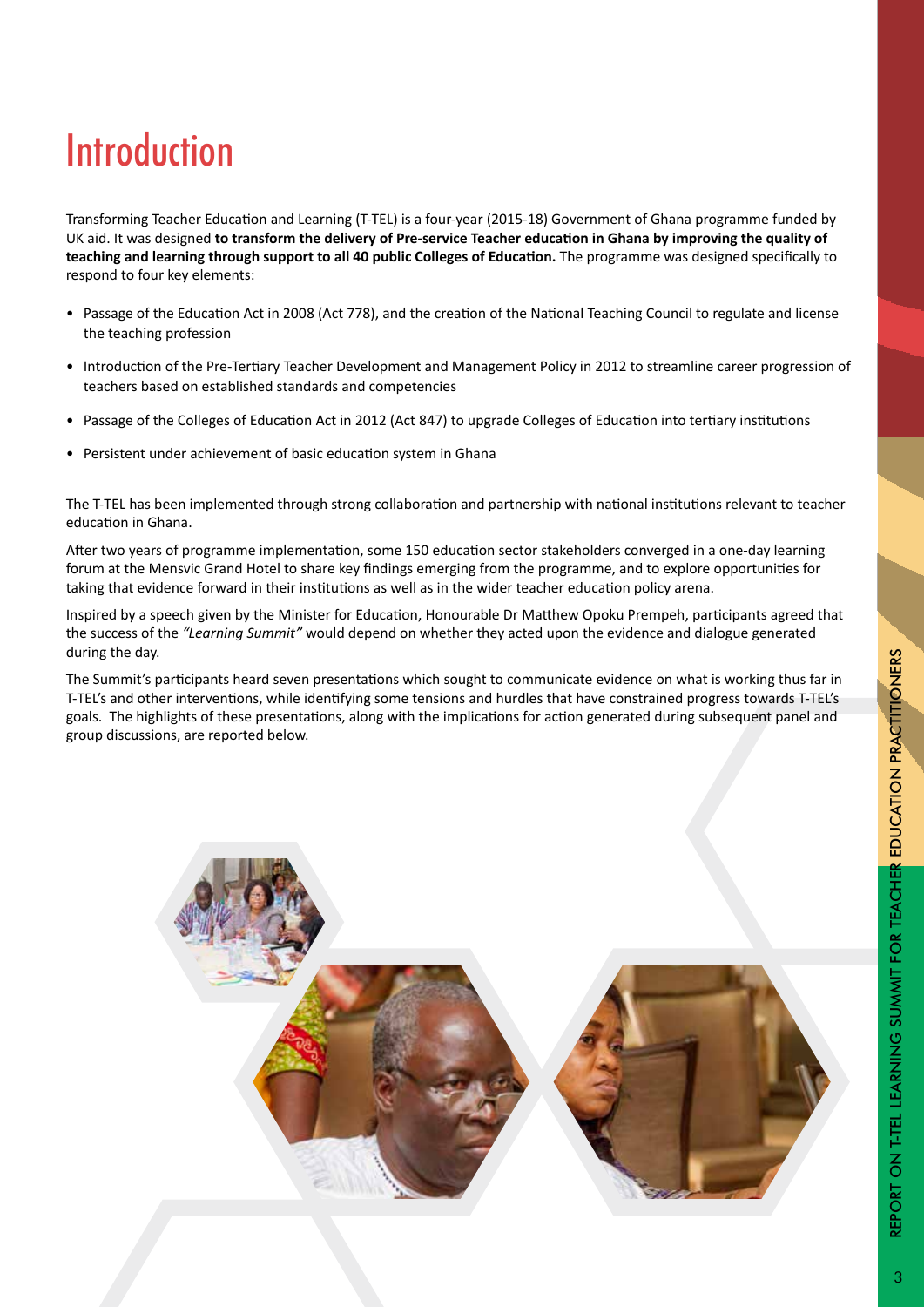# Key messages and actions agreed

**1. The T-TEL Midline Report sought to capture the change emerging so far, and to evaluate the extent of that change with reference to the programme's log frame matrix. An important finding presented was that:**

• When College Tutors adopt student-focused practices and behaviours, their students adopt similar practices.

#### **Intentions going forward:**

- $\rightarrow$  The Colleges and MoE were urged to intensify their efforts towards adopting these instruction methods into existing systems. Panel representatives from Colleges and Teacher Unions (namely, PRINCOF and CETAG) expressed firm support for mainstreaming these practices.
- $\rightarrow$  To that end, school inspection routines also need reforming by Ghana Education Service (GES) to become more supportive of these methods.



### **2. The ongoing CoE Longitudinal Study identified some critical issues on the pathway to change. Despite progress in several areas of teacher education and learning, it found that:**

- A range of tensions constrain Colleges' ability to deliver deeper and more sustainable change. There are hurdles for example to do with:
- the freeze on public sector recruitment;
- routine delays in releasing operational funds to Colleges;
- restrictive traditions that prevent Colleges from treating their students as members of tertiary institutions and no longer of second-cycle Teacher Training Colleges (TTCs);
- an overriding fixation on formal examinations as the primary means of assessing Student Teachers. This was observed to discourage staff and students from investing their energies into other areas of Teacher Professional Development (TPD) that are not examinable.

#### **Intentions going forward:**

- → The National Council for Tertiary Education (NCTE) will intensify efforts at addressing these bottlenecks to College effectiveness.
- → The National Teaching Council (NTC) also pledged to accelerate efforts towards making teacher licensing more proficiency-driven, in line with the new curriculum framework.
- → The longitudinal study further revealed that, overall, Student Teachers perceive teaching to be merely a stepping stone to a different career.
- $\rightarrow$  It is vital for stakeholders to face this reality maturely and transparently, with a view to restoring dignity and status to the teaching profession and to make it more attractive. MoE should lead this effort.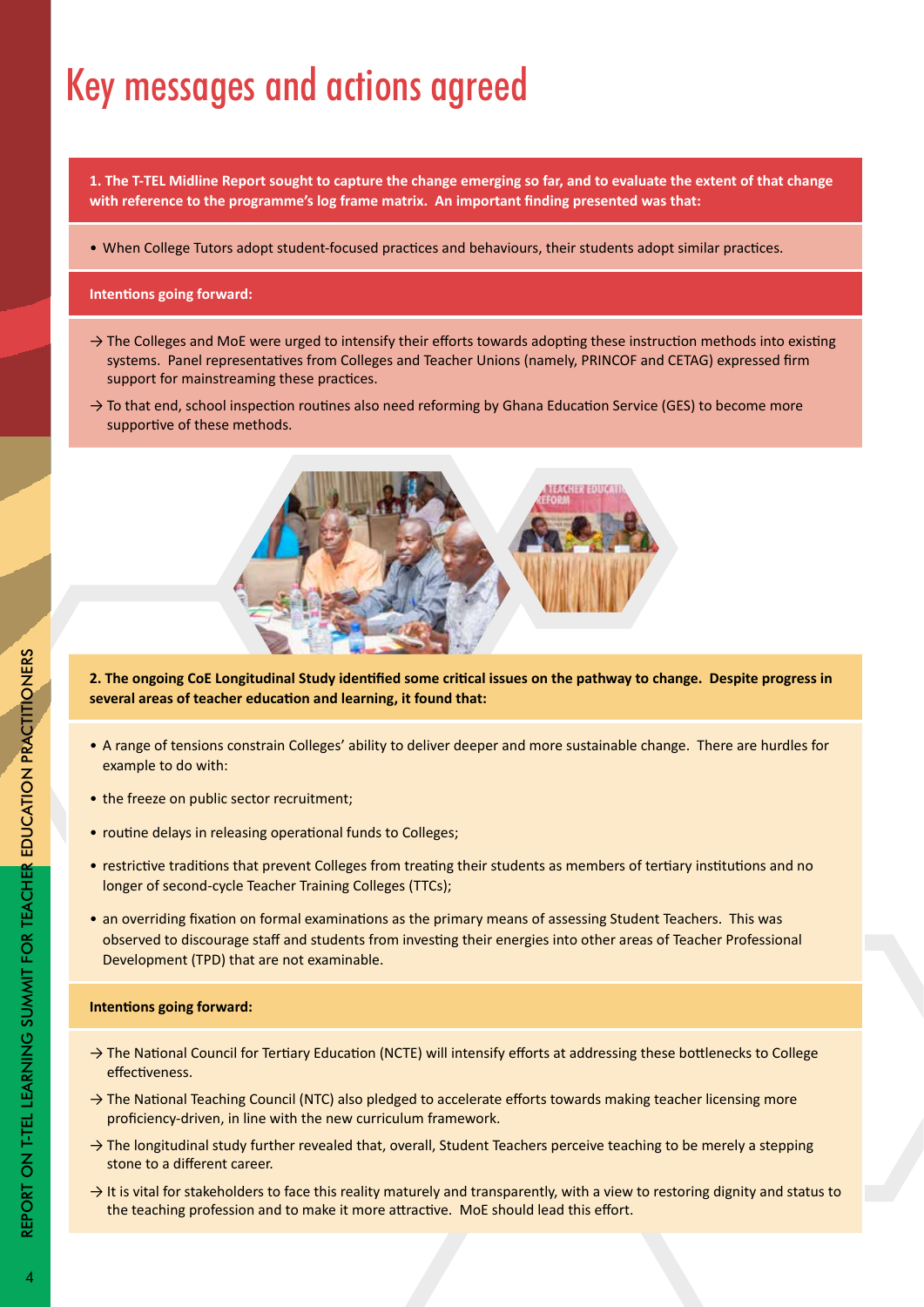

**3. The Evaluation of T-TEL Learning Materials reflected on the utilisation of the T-TEL guides for Teacher Professional Development (TPD) and Teaching Practice (TP). Its key messages were that:**

- The guides for TPD and TP are making a difference, but levels of use by target audiences are sub-optimal.
- Proactive leadership by College Principals is critical to ensuring the effective implementation of T-TEL's strategies.

#### **Intentions going forward:**

 $\rightarrow$  To achieve this, further reflection would help on how College principals are appointed and supported to develop their leadership abilities.



**4. A Perception Study distilled views from Colleges on the need for curriculum reform and the process of consultation. Key findings were that:**

- The Colleges see teacher education curriculum reform as necessary to help them improve their results.
- Student Teachers do not understand much about the reform process.

#### **Intentions going forward:**

- $\rightarrow$  The teacher education curriculum must be made more practical for Colleges to be able to integrate it into their existing systems.
- $\rightarrow$  Student Teachers need to be better informed about the curriculum reform process.

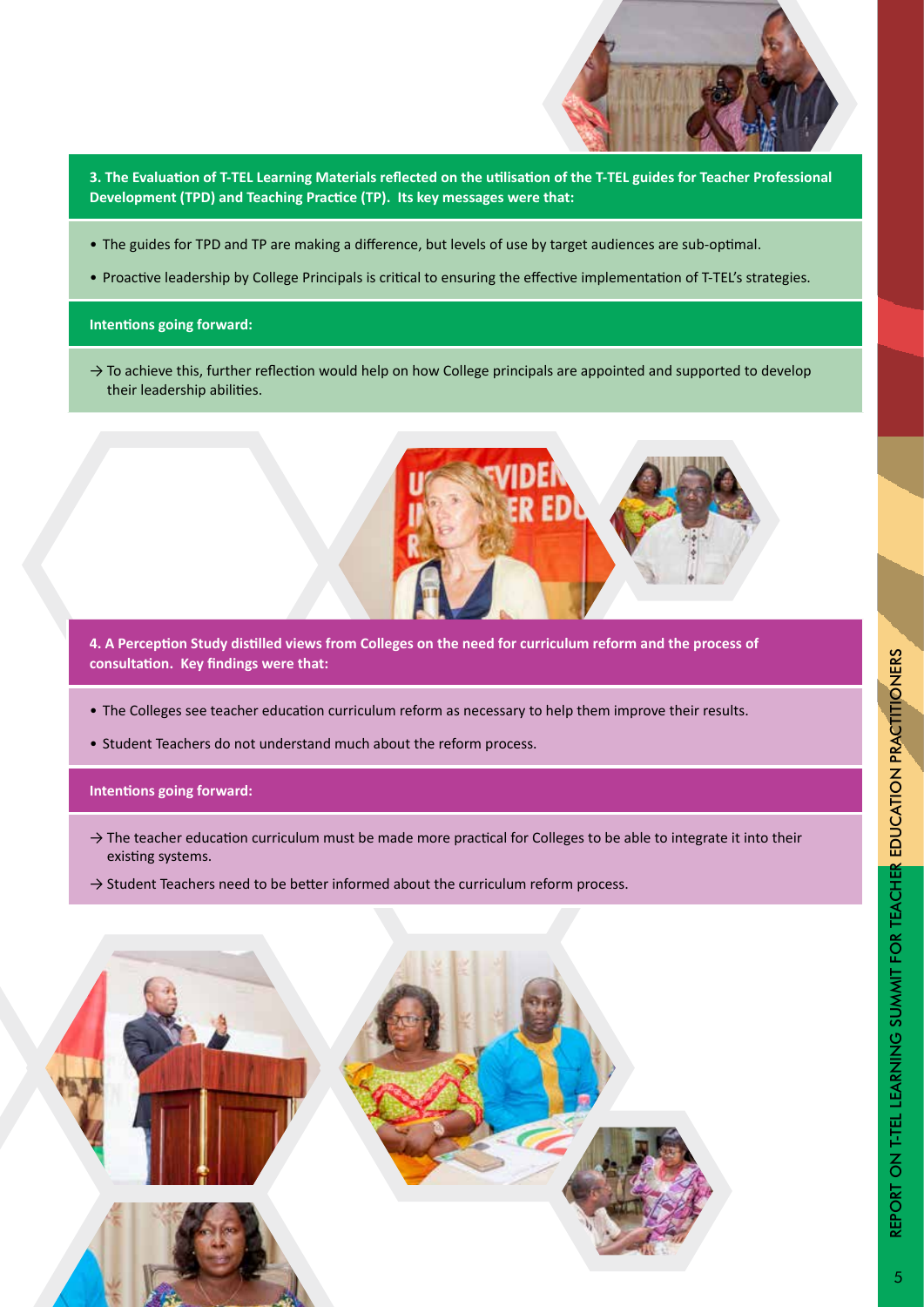**5. The presentation on Improving Students' Learning During Teaching Practice assessed T-TEL's investment in strengthening mentor effectiveness within the Teaching Practice component. The evidence showed that:**

- Mentors find the training useful.
- There is very little use of the handbooks supplied to mentors, however.
- Teaching Practice is under-prioritised by Student Teachers.

### **Intentions going forward:**

 $\rightarrow$  Colleges ought to take steps to ensure that teacher assessment routines prioritise Teaching Practice and mentorship



**6. An Evaluation of the Fast-Track Transformational Teaching Programme (F-TTT) shared evidence from an initiative by the Sabre Trust to improve early childhood education (ECE) outcomes. The findings included, among other things, that:**

- Student Teachers are implementing the ECE curriculum though, without ongoing support, their level of implementation drops after they qualify.
- Teachers' professional wellbeing declines once they graduate.

#### **Intentions going forward:**

→ The findings tell us that there are issues (e.g. in-service support, re-training and supervision) which are beyond the remit of the Colleges. These must also be addressed holistically by the teacher education sector.

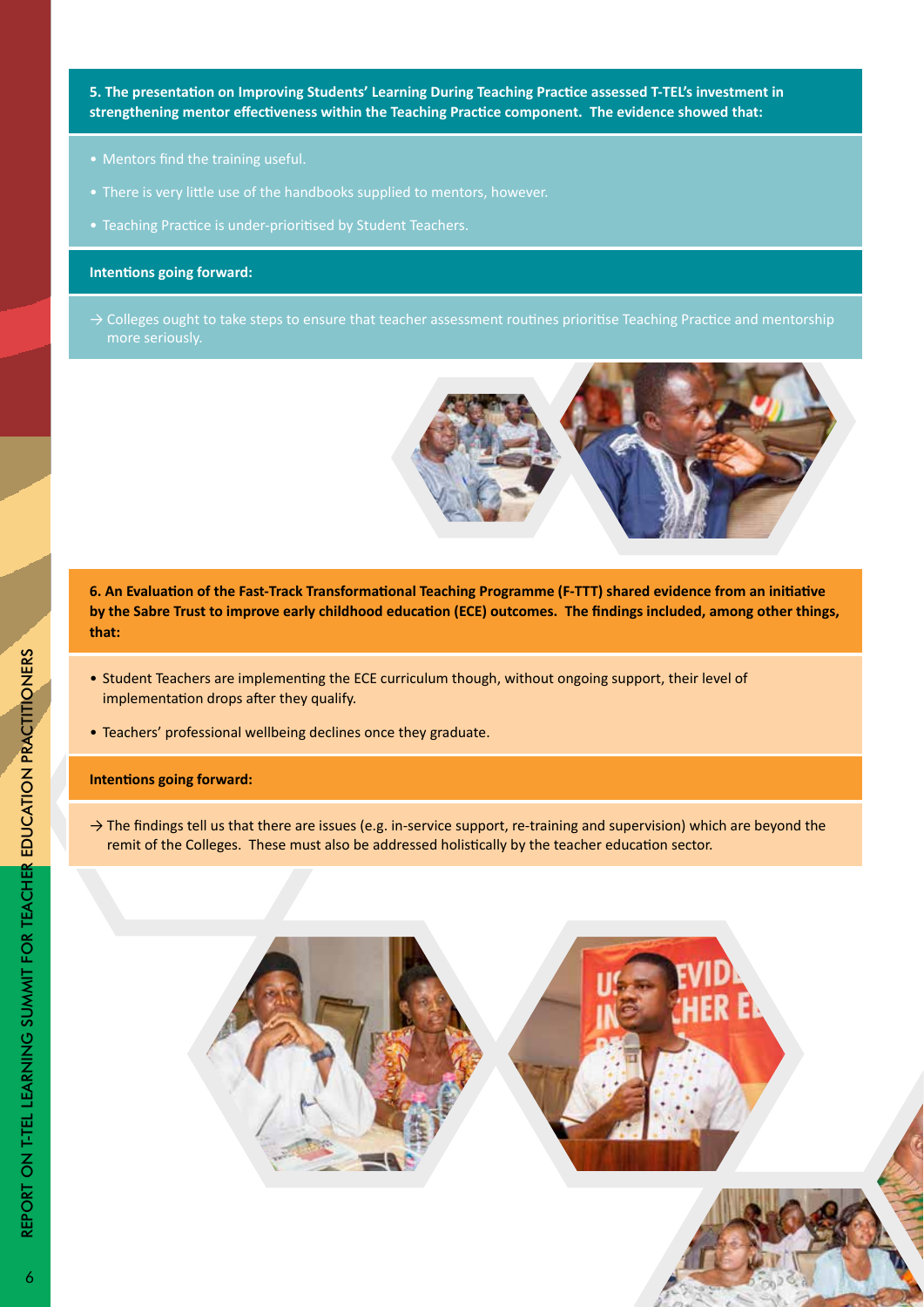#### **7. The ICT Capacity Survey reflected on ICT capacity within Colleges. It revealed that:**

- ICT capacity is very low across the Colleges.
- Colleges' ICT systems are extremely vulnerable to malware, data loss, abuse, etc.

#### **Intentions going forward:**

 $\rightarrow$  Summit participants agreed that a blueprint for ICT development is desperately needed. NCTE committed to spearheading this effort, in collaboration with NITA.

# Facilitator's closing comments

The multiplicity of tensions and diversity of remedial actions identified in the presentations require all teacher education stakeholders to work together, in mutually-reinforcing ways, to achieve the national vision of teacher education set out by the government and others and to ensure the sustainability of T-TEL's impact.

Similarly, in the spirit of shared learning, action and mutual accountability, the Summit community will need to continue communicating the results of their jointly agreed actions so that they can keep learning from each other and further achieve success in teacher education for better trained teachers across Ghana as a whole.